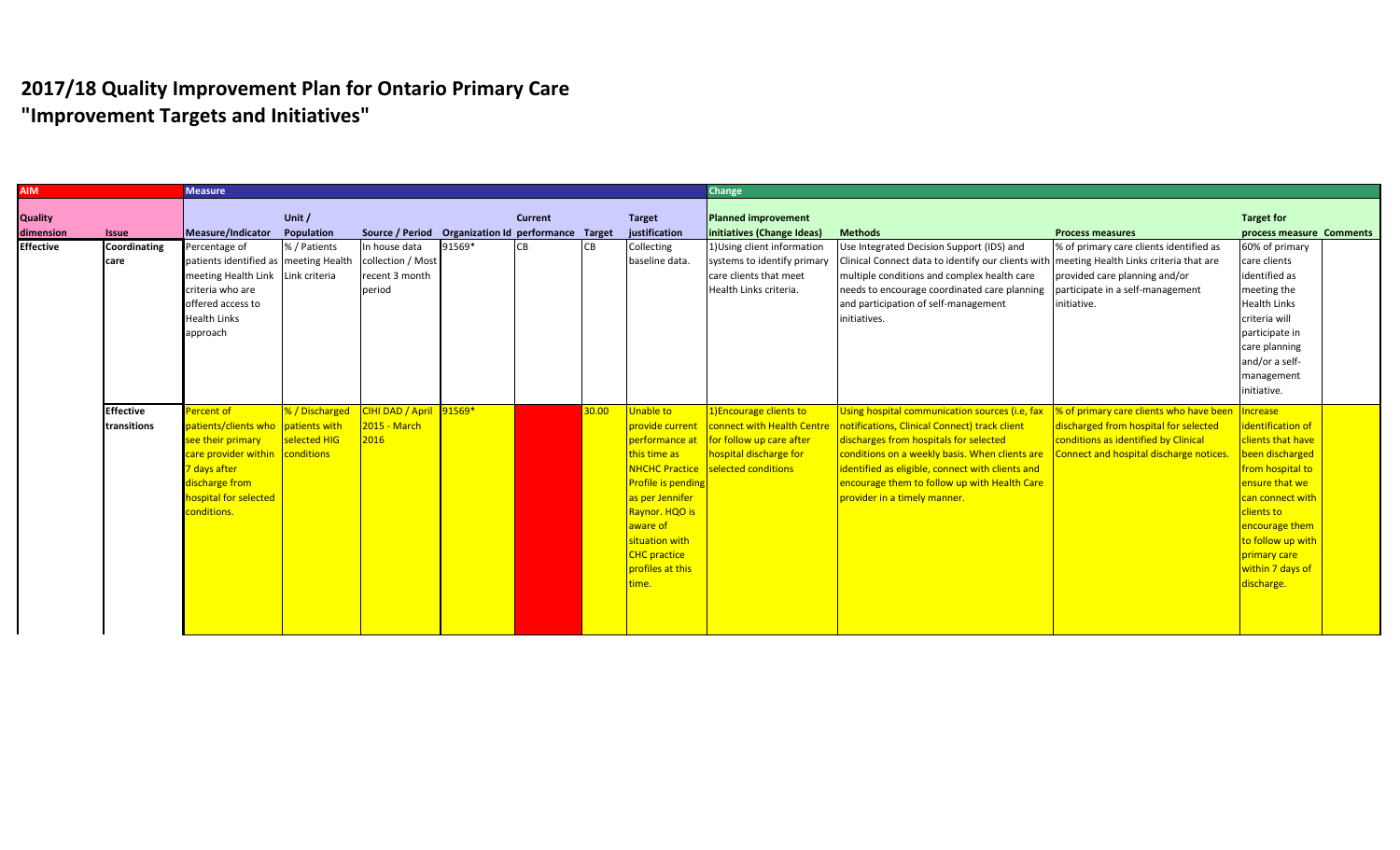| process measure Comments |
|--------------------------|
| Reduce primary           |
| care clients who         |
|                          |
| readmitted to            |
|                          |
| inpatient hospital       |
| for non-elective         |
|                          |
| within 30 days of        |
|                          |
| March 31, 2018.          |
|                          |
|                          |
|                          |
|                          |
|                          |
| 75% of all client        |
|                          |
|                          |
|                          |
|                          |
| conditions are           |
| followed up via          |
|                          |
|                          |
|                          |
|                          |
| discharge by             |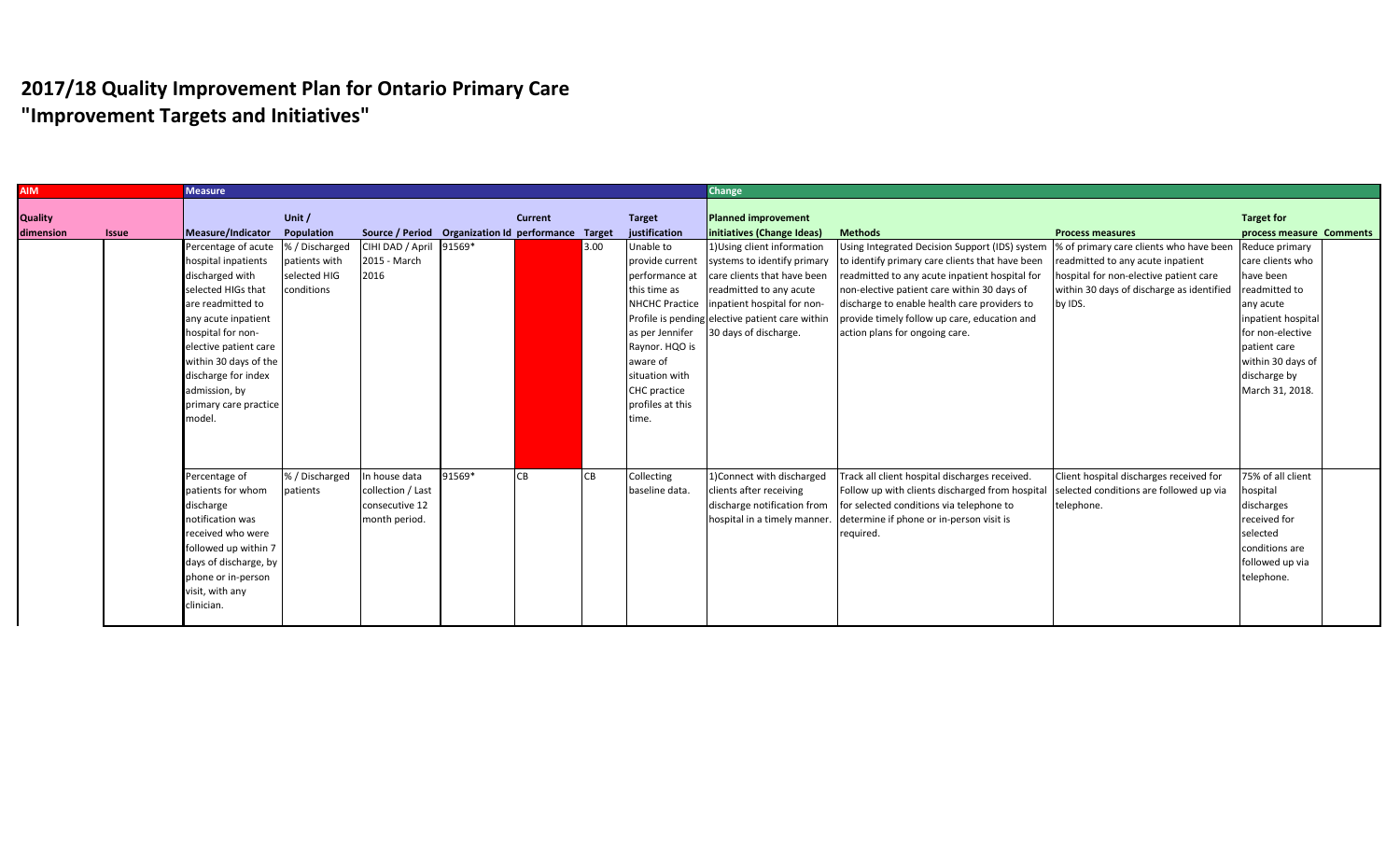| <b>AIM</b> |                                    | <b>Measure</b>                      |                 |                                                    |        |                |       |                 | <b>Change</b>               |                                                                                                                         |                                                                 |                          |  |
|------------|------------------------------------|-------------------------------------|-----------------|----------------------------------------------------|--------|----------------|-------|-----------------|-----------------------------|-------------------------------------------------------------------------------------------------------------------------|-----------------------------------------------------------------|--------------------------|--|
|            |                                    |                                     |                 |                                                    |        |                |       |                 |                             |                                                                                                                         |                                                                 |                          |  |
| Quality    |                                    |                                     | Unit /          |                                                    |        | <b>Current</b> |       | <b>Target</b>   | Planned improvement         |                                                                                                                         |                                                                 | <b>Target for</b>        |  |
| dimension  | <b>Issue</b>                       | Measure/Indicator                   | Population      | Source / Period Organization Id performance Target |        |                |       | justification   | initiatives (Change Ideas)  | <b>Methods</b>                                                                                                          | <b>Process measures</b>                                         | process measure Comments |  |
|            | Population                         | Percentage of                       | % / PC          | See Tech Specs / 91569*                            |        | 62             | 70.00 | MSAA target for | 1) Reach out to Primary Car | Utilize the EMR system to generate a list of                                                                            | % of eligible primary care clients that ar                      | 90% of all eligible      |  |
|            |                                    | health - cervical women aged 21 to  | organization    | Annually                                           |        |                |       | 2017/18 is 70%  | clients who are eligible to | eligible primary care clients and ensure that                                                                           | contacted to participate in cancer                              | primary care             |  |
|            | cancer screening 69 who had a      |                                     | population      |                                                    |        |                |       |                 | receive screening for       | communication is made in appropriate                                                                                    | screening opportunities.                                        | clients will be          |  |
|            |                                    | Papanicolaou (Pap)                  | eligible for    |                                                    |        |                |       |                 | cervical cancer.            | languages to ensure that they are made aware                                                                            |                                                                 | contacted to             |  |
|            |                                    | smear within the                    | screening       |                                                    |        |                |       |                 |                             | of the opportunity to be screened. Post client                                                                          |                                                                 | participate in           |  |
|            |                                    | past three years                    |                 |                                                    |        |                |       |                 |                             | educational material in the waiting rooms at                                                                            |                                                                 | cancer screening         |  |
|            |                                    |                                     |                 |                                                    |        |                |       |                 |                             | Health Centre regarding cancer screening                                                                                |                                                                 | opportunities by         |  |
|            |                                    |                                     |                 |                                                    |        |                |       |                 |                             | benefits and availability.                                                                                              |                                                                 | December 31,             |  |
|            |                                    |                                     |                 |                                                    |        |                |       |                 |                             |                                                                                                                         |                                                                 | 2017.                    |  |
|            |                                    |                                     |                 |                                                    |        |                |       |                 |                             |                                                                                                                         |                                                                 |                          |  |
|            |                                    |                                     |                 |                                                    |        |                |       |                 |                             |                                                                                                                         |                                                                 |                          |  |
|            | Population                         | Percentage of screen  % / PC        |                 | See Tech Specs / 91569*                            |        | 54             | 70.00 | MSAA target for |                             | 1) Reach out to primary care Utilize the EMR system to generate a list of                                               | % of eligible primary care clients that are 90% of all eligible |                          |  |
|            | health -                           | eligible patients aged organization |                 | Annually                                           |        |                |       | 2017/18 is 70%  | clients who are eligible to | eligible primary care clients and ensure that                                                                           | contacted to participate in cancer                              | clients will be          |  |
|            | colorectal                         | 50 to 74 years who                  | population      |                                                    |        |                |       |                 | receive screening for       | communication is made in appropriate                                                                                    | screening opportunities.                                        | contacted to             |  |
|            | cancer screening had a FOBT within |                                     | eligible for    |                                                    |        |                |       |                 | colorectal cancer.          | languages to ensure that they are made aware                                                                            |                                                                 | participate in           |  |
|            |                                    | the past two years,                 | screening       |                                                    |        |                |       |                 |                             | of the opportunity to be screened. Post client                                                                          |                                                                 | cancer screening         |  |
|            |                                    | other investigations                |                 |                                                    |        |                |       |                 |                             | educational material in the waiting rooms at                                                                            |                                                                 | opportunities by         |  |
|            |                                    | (i.e., flexible                     |                 |                                                    |        |                |       |                 |                             | Health Centre regarding cancer screening                                                                                |                                                                 | December 31,             |  |
|            |                                    | sigmoidoscopy)                      |                 |                                                    |        |                |       |                 |                             | benefits and availability.                                                                                              |                                                                 | 2017.                    |  |
|            |                                    | within the past 10                  |                 |                                                    |        |                |       |                 |                             |                                                                                                                         |                                                                 |                          |  |
|            |                                    | years or a                          |                 |                                                    |        |                |       |                 |                             |                                                                                                                         |                                                                 |                          |  |
|            |                                    | colonoscopy within                  |                 |                                                    |        |                |       |                 |                             |                                                                                                                         |                                                                 |                          |  |
|            |                                    | the past 10 years.                  |                 |                                                    |        |                |       |                 |                             |                                                                                                                         |                                                                 |                          |  |
|            |                                    |                                     |                 |                                                    |        |                |       |                 |                             |                                                                                                                         |                                                                 |                          |  |
|            |                                    |                                     |                 |                                                    |        |                |       |                 |                             |                                                                                                                         |                                                                 |                          |  |
|            |                                    |                                     |                 |                                                    |        |                |       |                 |                             |                                                                                                                         |                                                                 |                          |  |
|            | Population                         | Percentage of                       | % / patients    | ODD, OHIP-                                         | 91569* | 34             | 50.00 | Baseline data   |                             | 1) Reach out to primary care Obtain list of all primary care clients diagnosed  % of primary care clients with diabetes |                                                                 | 75% of all               |  |
|            | health - diabetes patients with    |                                     | with diabetes,  | CHDB, RPDB /                                       |        |                |       | collected in    | clients who are diagnosed   | with diabetes from EMR. Ensure all clients are                                                                          | who are contacted for HbA1C testing.                            | primary care             |  |
|            |                                    | diabetes, aged 40 or                | aged 40 or over | Annually                                           |        |                |       | 2016/17         | with diabetes to ensure     | contacted to perform HbA1C testing at least 2                                                                           |                                                                 | clients with             |  |
|            |                                    | over, with two or                   |                 |                                                    |        |                |       | indicated       | HbA1C test are being        | times per year.                                                                                                         |                                                                 | diabetes are             |  |
|            |                                    | more glycated                       |                 |                                                    |        |                |       | performance at  | offered.                    |                                                                                                                         |                                                                 | contacted and            |  |
|            |                                    | hemoglobin (HbA1C)                  |                 |                                                    |        |                |       | 34% at          |                             |                                                                                                                         |                                                                 | encouraged to            |  |
|            |                                    | tests within the past               |                 |                                                    |        |                |       | December 31,    |                             |                                                                                                                         |                                                                 | complete HbA1C           |  |
|            |                                    | 12 months                           |                 |                                                    |        |                |       | 2016.           |                             |                                                                                                                         |                                                                 | testing at least 2       |  |
|            |                                    |                                     |                 |                                                    |        |                |       |                 |                             |                                                                                                                         |                                                                 |                          |  |
|            |                                    |                                     |                 |                                                    |        |                |       |                 |                             |                                                                                                                         |                                                                 | times per year.          |  |
|            |                                    |                                     |                 |                                                    |        |                |       |                 |                             |                                                                                                                         |                                                                 |                          |  |
|            |                                    |                                     |                 |                                                    |        |                |       |                 |                             |                                                                                                                         |                                                                 |                          |  |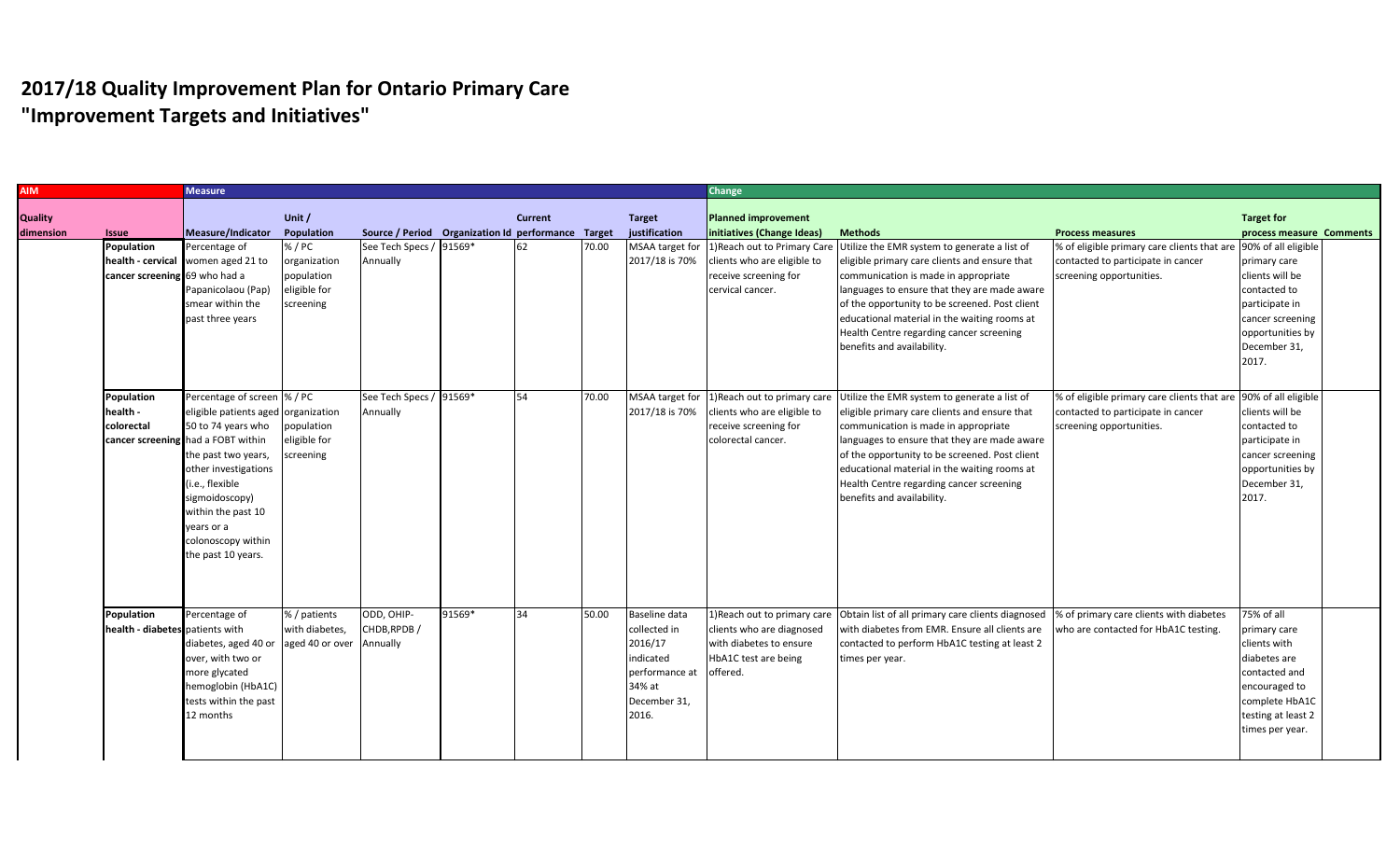| <b>AIM</b> |                   | <b>Measure</b>                        |                |                                                    |        |                |       |                 | <b>Change</b>                      |                                                                                              |                                                                 |                          |
|------------|-------------------|---------------------------------------|----------------|----------------------------------------------------|--------|----------------|-------|-----------------|------------------------------------|----------------------------------------------------------------------------------------------|-----------------------------------------------------------------|--------------------------|
|            |                   |                                       |                |                                                    |        |                |       |                 |                                    |                                                                                              |                                                                 |                          |
| Quality    |                   |                                       | Unit /         |                                                    |        | <b>Current</b> |       | <b>Target</b>   | <b>Planned improvement</b>         |                                                                                              |                                                                 | <b>Target for</b>        |
| dimension  | <b>Issue</b>      | Measure/Indicator                     | Population     | Source / Period Organization Id performance Target |        |                |       | justification   | initiatives (Change Ideas)         | <b>Methods</b>                                                                               | <b>Process measures</b>                                         | process measure Comments |
|            |                   | % of clients                          | % / PC         | <b>EMR/Chart</b>                                   | 91569* | 98             | 90.00 | MSAA target for | 1) Ensure eligible clients are     | All clinical staff participate in EMR refresher                                              | % clients diagnosed with diabetes who                           | 90% clients              |
|            |                   | diagnosed with                        | organization   | <b>Review / 2017</b>                               |        |                |       | 2017/18 is 90%. |                                    | identified, inter-professional training. Eligible clients flagged in EMR and                 | receive inter-professional diabetes care                        | diagnosed with           |
|            |                   | diabetes who receive population,      |                |                                                    |        |                |       | We want to      | referrals are made and             | notified to attend diabetes care services.                                                   | at NHCHC.                                                       | diabetes who             |
|            |                   | interprofessional                     | clients        |                                                    |        |                |       | maintain        | health care staff are              | Diabetes Nurse Educators to coordinate                                                       |                                                                 | receive inter-           |
|            |                   | diabetes care at                      | diagnosed with |                                                    |        |                |       | performance in  | competent at encountering process. |                                                                                              |                                                                 | professional             |
|            |                   | NHCHC.                                | diabetes       |                                                    |        |                |       | this indicator. | procedures provided.               |                                                                                              |                                                                 | diabetes care at         |
|            |                   |                                       |                |                                                    |        |                |       |                 |                                    |                                                                                              |                                                                 | NHCHC.                   |
|            |                   |                                       |                |                                                    |        |                |       |                 |                                    |                                                                                              |                                                                 |                          |
|            | Population        | % of eligible clients                 | % / PC         | <b>EMR/Chart</b>                                   | 91569* | 47             | 50.00 |                 |                                    | MSAA target for 1)Reach out to primary care Utilize the EMR system to generate a list of     | % of eligible primary care clients that are 90% of all eligible |                          |
|            | health - breast   | who are up to date in organization    |                | <b>Review / 2017</b>                               |        |                |       | 2017/18 is 50%. | clients who are eligible to        | eligible primary care clients and ensure that                                                | contacted to participate in cancer                              | clients will be          |
|            |                   | cancer screening screening for breast | population     |                                                    |        |                |       |                 |                                    | receive screening for breast   communication is made in appropriate                          | screening opportunities.                                        | contacted to             |
|            |                   | cancer.                               | eligible for   |                                                    |        |                |       |                 | cancer.                            | languages to ensure that they are made aware                                                 |                                                                 | participate in           |
|            |                   |                                       | screening      |                                                    |        |                |       |                 |                                    | of the opportunity to be screened. Post client                                               |                                                                 | cancer screening         |
|            |                   |                                       |                |                                                    |        |                |       |                 |                                    | educational material in the waiting rooms at                                                 |                                                                 | opportunities by         |
|            |                   |                                       |                |                                                    |        |                |       |                 |                                    | Health Centre regarding cancer screening                                                     |                                                                 | December 31,             |
|            |                   |                                       |                |                                                    |        |                |       |                 |                                    | benefits and availability.                                                                   |                                                                 | 2017.                    |
|            |                   |                                       |                |                                                    |        |                |       |                 |                                    |                                                                                              |                                                                 |                          |
|            |                   |                                       |                |                                                    |        |                |       |                 |                                    |                                                                                              |                                                                 |                          |
|            |                   |                                       |                |                                                    |        |                |       |                 |                                    |                                                                                              |                                                                 |                          |
|            | <b>Population</b> | % of primary care                     | % / PC         | <b>EMR/Chart</b>                                   | 91569* | 35             | 45.00 |                 |                                    | MSAA target for 1) Reach out to primary care Obtain list of all primary care clients aged 65 | % of clients aged 65 years and older that 45% of all eligible   |                          |
|            | health -          | clients, aged 65 years organization   |                | <b>Review / 2017</b>                               |        |                |       | 2017/18 is 45%. | clients who are eligible to        | years and older from EMR. Contact all eligible                                               | receive influenza vaccination.                                  | clients receive          |
|            | influenza         | or older, who report population aged  |                |                                                    |        |                |       | At December 31, | . receive vaccination to           | clients via automated phone reminder system                                                  |                                                                 | influenza                |
|            |                   | having a seasonal flu 65 and older    |                |                                                    |        |                |       | 2016            | inform them of availability        | to inform them of vaccination opportunities.                                                 |                                                                 | vaccination by           |
|            |                   | shot in the past year.                |                |                                                    |        |                |       | performance of  | of influenza vaccine at            | Provide client educational material in all exam                                              |                                                                 | December 31,             |
|            |                   |                                       |                |                                                    |        |                |       | this indicator  | NHCHC.                             | rooms and waiting rooms to explain the                                                       |                                                                 | 2017.                    |
|            |                   |                                       |                |                                                    |        |                |       | was 35%.        |                                    | benefits of influenza vaccination.                                                           |                                                                 |                          |
|            |                   |                                       |                |                                                    |        |                |       |                 |                                    |                                                                                              |                                                                 |                          |
|            |                   |                                       |                |                                                    |        |                |       |                 |                                    |                                                                                              |                                                                 |                          |
|            |                   |                                       |                |                                                    |        |                |       |                 |                                    |                                                                                              |                                                                 |                          |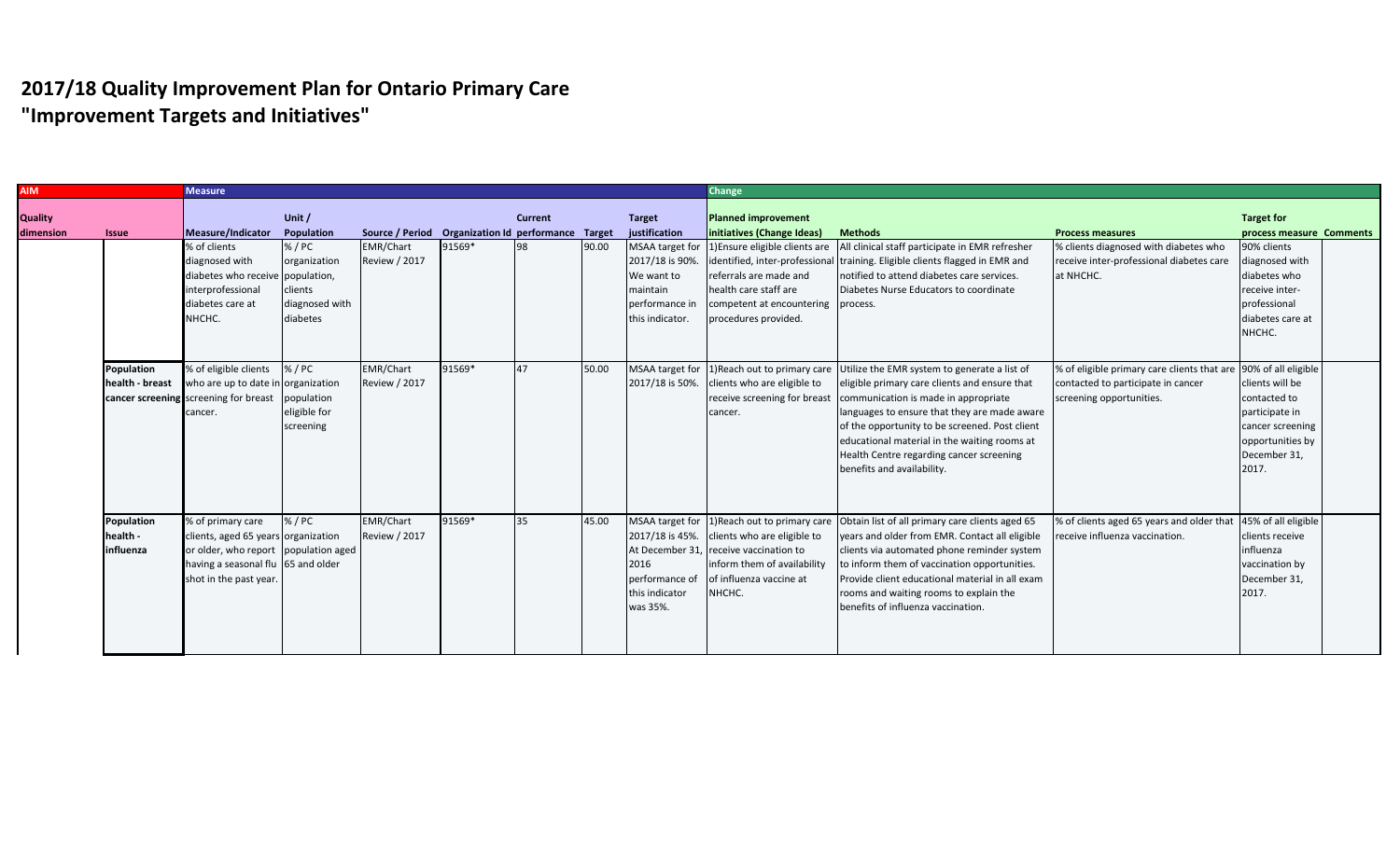| <b>AIM</b>       |                         | <b>Measure</b>                      |              |                                                    |        |                |         |                  | Change                      |                                                                              |                                                         |                          |  |
|------------------|-------------------------|-------------------------------------|--------------|----------------------------------------------------|--------|----------------|---------|------------------|-----------------------------|------------------------------------------------------------------------------|---------------------------------------------------------|--------------------------|--|
|                  |                         |                                     |              |                                                    |        |                |         |                  |                             |                                                                              |                                                         |                          |  |
| <b>Quality</b>   |                         |                                     | Unit /       |                                                    |        | <b>Current</b> |         | <b>Target</b>    | Planned improvement         |                                                                              |                                                         | <b>Target for</b>        |  |
| dimension        | <b>Issue</b>            | Measure/Indicator                   | Population   | Source / Period Organization Id performance Target |        |                |         | justification    | initiatives (Change Ideas)  | <b>Methods</b>                                                               | <b>Process measures</b>                                 | process measure Comments |  |
|                  | <b>Population</b>       | # of NHCHC clients                  | Counts / PC  | <b>EMR/Chart</b>                                   | 91569* | 1002           | 1200.00 | At December      |                             | 1) Engage clients in a variety   Keep clients informed and engaged in the    | # of clients participating in self-                     | 1200 clients             |  |
|                  | health - self           | that are participating organization |              | <b>Review / 2017</b>                               |        |                |         | 2016, 1002       | of self-management          | various self-management initiatives offered by                               | management initiatives.                                 | participating in         |  |
|                  | management              | in a self-                          | population   |                                                    |        |                |         | clients          | initiatives that are client | the Health Centre - counselling, behviour                                    |                                                         | self-management          |  |
|                  |                         | management                          |              |                                                    |        |                |         | participated in  | specific.                   | modification programs, goal-setting,                                         |                                                         | initiatives.             |  |
|                  |                         | initiative.                         |              |                                                    |        |                |         | self-            |                             | collaborative care passports/plans. Provide                                  |                                                         |                          |  |
|                  |                         |                                     |              |                                                    |        |                |         | management       |                             | ongoing continuing education to health care                                  |                                                         |                          |  |
|                  |                         |                                     |              |                                                    |        |                |         | initiatives. We  |                             | providers regarding motivational interviewing,                               |                                                         |                          |  |
|                  |                         |                                     |              |                                                    |        |                |         | want to maintain |                             | "choose wisely" and appropriate                                              |                                                         |                          |  |
|                  |                         |                                     |              |                                                    |        |                |         | performance in   |                             | documentation processes in the EMR.                                          |                                                         |                          |  |
|                  |                         |                                     |              |                                                    |        |                |         | this indicator.  |                             |                                                                              |                                                         |                          |  |
|                  |                         |                                     |              |                                                    |        |                |         |                  |                             |                                                                              |                                                         |                          |  |
|                  |                         |                                     |              |                                                    |        |                |         |                  |                             |                                                                              |                                                         |                          |  |
| <b>Efficient</b> | <b>Client access to</b> | Number of New                       | Counts / PC  | <b>EMR/Chart</b>                                   | 91569* | 1043           | 1000.00 | From data        |                             | 1) Increase number of clients Review existing waiting list. Contact eligible | Number of newly registered primary care Increase number |                          |  |
|                  | care                    | <b>Primary Care Clients</b>         | organization | Review / 2015 -                                    |        |                |         | collected in     | registered to MDs and NPs.  | potential clients to come to an orientation                                  | clients.                                                | of newly                 |  |
|                  |                         |                                     | population,  | 2017                                               |        |                |         | 2016/17,         |                             | session. Work with partnering agencies                                       |                                                         | registered               |  |
|                  |                         |                                     | primary care |                                                    |        |                |         | approximately    |                             | regarding taking on priority clients that meet                               |                                                         | primary care             |  |
|                  |                         |                                     | registered   |                                                    |        |                |         | 1000 new clients |                             | eligibility criteria.                                                        |                                                         | clients to 300           |  |
|                  |                         |                                     | clients      |                                                    |        |                |         | were seen in PC  |                             |                                                                              |                                                         | from January 1,          |  |
|                  |                         |                                     |              |                                                    |        |                |         | within a 2 year  |                             |                                                                              |                                                         | 2017 to                  |  |
|                  |                         |                                     |              |                                                    |        |                |         | period. We want  |                             |                                                                              |                                                         | December 31,             |  |
|                  |                         |                                     |              |                                                    |        |                |         | to maintain      |                             |                                                                              |                                                         | 2017.                    |  |
|                  |                         |                                     |              |                                                    |        |                |         | performance in   |                             |                                                                              |                                                         |                          |  |
|                  |                         |                                     |              |                                                    |        |                |         | this indicator.  |                             |                                                                              |                                                         |                          |  |
|                  |                         |                                     |              |                                                    |        |                |         |                  |                             |                                                                              |                                                         |                          |  |
|                  |                         |                                     |              |                                                    |        |                |         |                  |                             |                                                                              |                                                         |                          |  |
|                  |                         |                                     |              |                                                    |        |                |         |                  |                             |                                                                              |                                                         |                          |  |
|                  |                         |                                     |              |                                                    |        |                |         |                  |                             |                                                                              |                                                         |                          |  |
|                  |                         | Total number of                     | Counts / PC  | EMR/Chart                                          | 91569* | 4124           | 4459.00 | At December      |                             | 1) Increase number of clients Review existing waiting list. Contact eligible | Number of newly registered primary care Increase number |                          |  |
|                  |                         | clients registered to               | organization | Review / 2017-                                     |        |                |         | 2016, the target | registered to MDs and NPs   | potential clients to come to an orientation                                  | clients.                                                | of newly                 |  |
|                  |                         | MDs and NPs.                        | population,  | 2018                                               |        |                |         | panel size was   |                             | session. Work with partnering agencies                                       |                                                         | registered               |  |
|                  |                         |                                     | primary care |                                                    |        |                |         | determined to    |                             | regarding taking on priority clients that meet                               |                                                         | primary care             |  |
|                  |                         |                                     | registered   |                                                    |        |                |         | be 6370. At      |                             | eligibility criteria.                                                        |                                                         | clients to 300           |  |
|                  |                         |                                     | clients      |                                                    |        |                |         | December 2016,   |                             |                                                                              |                                                         | from January 1,          |  |
|                  |                         |                                     |              |                                                    |        |                |         | the target panel |                             |                                                                              |                                                         | 2017 to                  |  |
|                  |                         |                                     |              |                                                    |        |                |         | size achieved    |                             |                                                                              |                                                         | December 31,             |  |
|                  |                         |                                     |              |                                                    |        |                |         | was 65%.         |                             |                                                                              |                                                         | 2017.                    |  |
|                  |                         |                                     |              |                                                    |        |                |         |                  |                             |                                                                              |                                                         |                          |  |
|                  |                         |                                     |              |                                                    |        |                |         |                  |                             |                                                                              |                                                         |                          |  |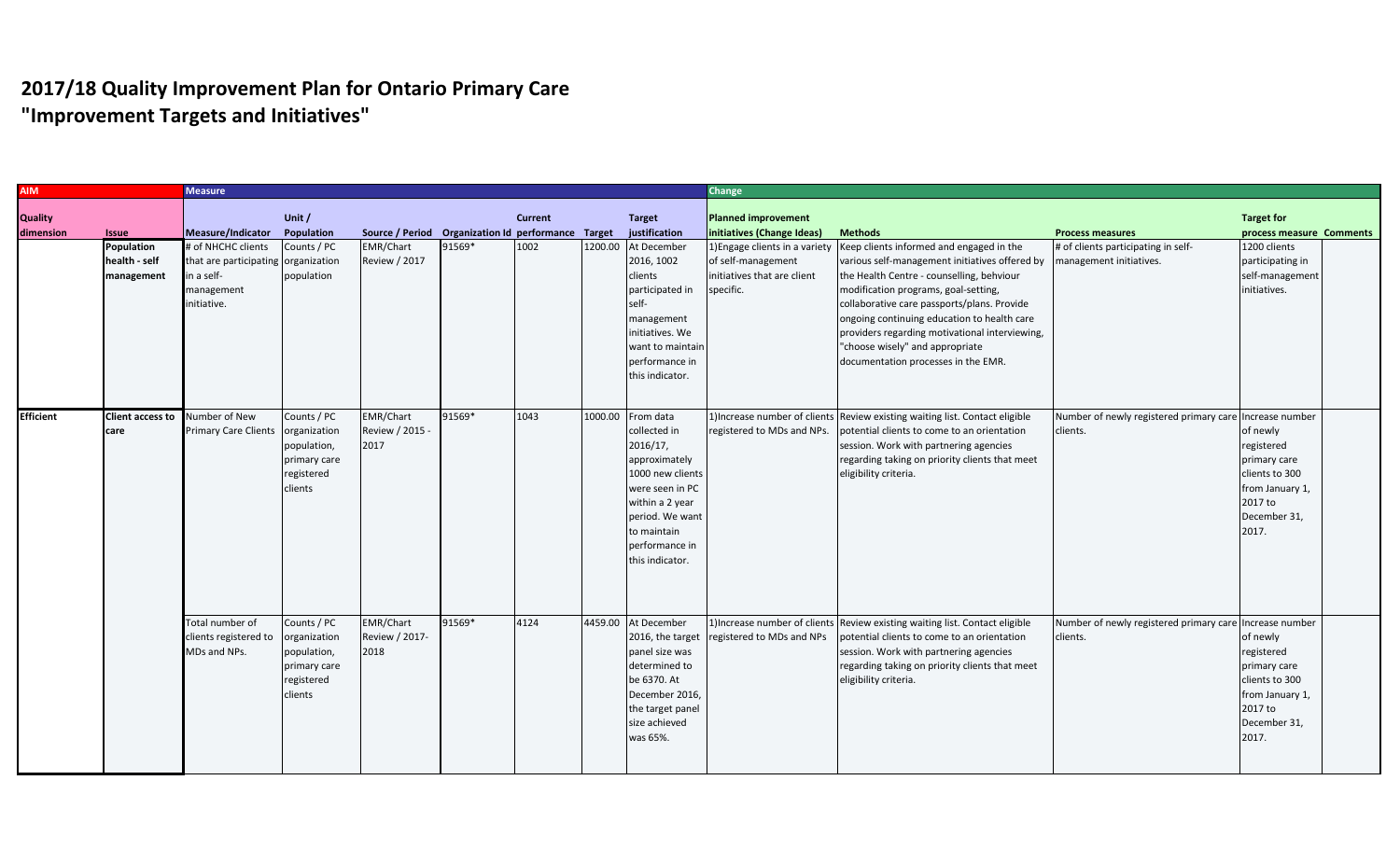| <b>AIM</b>             |              | <b>Measure</b>                |              |                                                    |        |                |       |                                    | Change                               |                                                 |                                                              |                          |  |
|------------------------|--------------|-------------------------------|--------------|----------------------------------------------------|--------|----------------|-------|------------------------------------|--------------------------------------|-------------------------------------------------|--------------------------------------------------------------|--------------------------|--|
|                        |              |                               |              |                                                    |        |                |       |                                    |                                      |                                                 |                                                              |                          |  |
| <b>Quality</b>         |              |                               | Unit /       |                                                    |        | <b>Current</b> |       | <b>Target</b>                      | <b>Planned improvement</b>           |                                                 |                                                              | <b>Target for</b>        |  |
| dimension              | <b>Issue</b> | Measure/Indicator             | Population   | Source / Period Organization Id performance Target |        |                |       | justification                      | initiatives (Change Ideas)           | <b>Methods</b>                                  | <b>Process measures</b>                                      | process measure Comments |  |
| <b>Equitable</b>       | Equitable    | Analyze cancer                | % / PC       | <b>EMR/Chart</b>                                   | 91569* | 27             | 50.00 | For the entire                     | 1)Select small set of                | Using the primary care client cancer screening  | % of clients who are up to date for                          | 60% of all clients       |  |
|                        | services     | screening data to             | organization | Review / 2017 -                                    |        |                |       | primary care                       | indicators, produce data             | data, stratify the data by age and ethno-racial | cancer screening for breast, cervical and are up to date for |                          |  |
|                        | available    | assess inequities, if         | population   | 2018                                               |        |                |       | population,                        | reports, analyze. Identify           | status. Compare data reports to identify any    | colorectal cancer.                                           | cancer screening         |  |
|                        |              | any.                          | eligible for |                                                    |        |                |       | cancer screening opportunities for |                                      | opportunities of improvement in servicing       |                                                              | for breast,              |  |
|                        |              |                               | screening    |                                                    |        |                |       | targets set                        | Improvement in servicing             | populations who may experience inequities.      |                                                              | cervical and             |  |
|                        |              |                               |              |                                                    |        |                |       |                                    | according to the populations who may |                                                 |                                                              | colorectal cancer.       |  |
|                        |              |                               |              |                                                    |        |                |       | 2017/18 MSAA                       | experience inequities.               |                                                 |                                                              |                          |  |
|                        |              |                               |              |                                                    |        |                |       | targets range                      |                                      |                                                 |                                                              |                          |  |
|                        |              |                               |              |                                                    |        |                |       | between 50-                        |                                      |                                                 |                                                              |                          |  |
|                        |              |                               |              |                                                    |        |                |       | 70%.                               |                                      |                                                 |                                                              |                          |  |
|                        |              |                               |              |                                                    |        |                |       |                                    |                                      |                                                 |                                                              |                          |  |
|                        |              |                               |              |                                                    |        |                |       |                                    |                                      |                                                 |                                                              |                          |  |
| <b>Patient-centred</b> | Person       | Percent of patients           | % / PC       | In-house survey /                                  | 91569* | 92.86          | 85.00 | Current client                     | 1)Provide opportunities for          | Provide multiple opportunities for clients to   | % increase in client satisfaction.                           | 85% satisfaction         |  |
|                        | experience   | who stated that               | organization | <b>April 2016 -</b>                                |        |                |       | survey results                     | input regarding client               | provide feedback on an ongoing basis (annual    |                                                              | of respondents           |  |
|                        |              | when they see the             | population   | March 2017                                         |        |                |       | indicated clients experience.      |                                      | client survey, suggestion boxes, website).      |                                                              | regarding client         |  |
|                        |              | doctor or nurse               | (surveyed    |                                                    |        |                |       | are satisfied with                 |                                      |                                                 |                                                              | involvement in           |  |
|                        |              | practitioner, they or sample) |              |                                                    |        |                |       | their                              |                                      |                                                 |                                                              | decisions about          |  |
|                        |              | someone else in the           |              |                                                    |        |                |       | involvement in                     |                                      |                                                 |                                                              | care and                 |  |
|                        |              | office (always/often)         |              |                                                    |        |                |       | decisions                          |                                      |                                                 |                                                              | treatment.               |  |
|                        |              | involve them as               |              |                                                    |        |                |       | regarding care                     |                                      |                                                 |                                                              |                          |  |
|                        |              | much as they want to          |              |                                                    |        |                |       | and treatment.                     |                                      |                                                 |                                                              |                          |  |
|                        |              | be in decisions about         |              |                                                    |        |                |       | <b>We want to</b>                  |                                      |                                                 |                                                              |                          |  |
|                        |              | their care and                |              |                                                    |        |                |       | maintain                           |                                      |                                                 |                                                              |                          |  |
|                        |              | treatment.                    |              |                                                    |        |                |       | performance in                     |                                      |                                                 |                                                              |                          |  |
|                        |              |                               |              |                                                    |        |                |       | this indicator.                    |                                      |                                                 |                                                              |                          |  |
|                        |              |                               |              |                                                    |        |                |       |                                    |                                      |                                                 |                                                              |                          |  |
|                        |              |                               |              |                                                    |        |                |       |                                    |                                      |                                                 |                                                              |                          |  |
|                        |              |                               |              |                                                    |        |                |       |                                    |                                      |                                                 |                                                              |                          |  |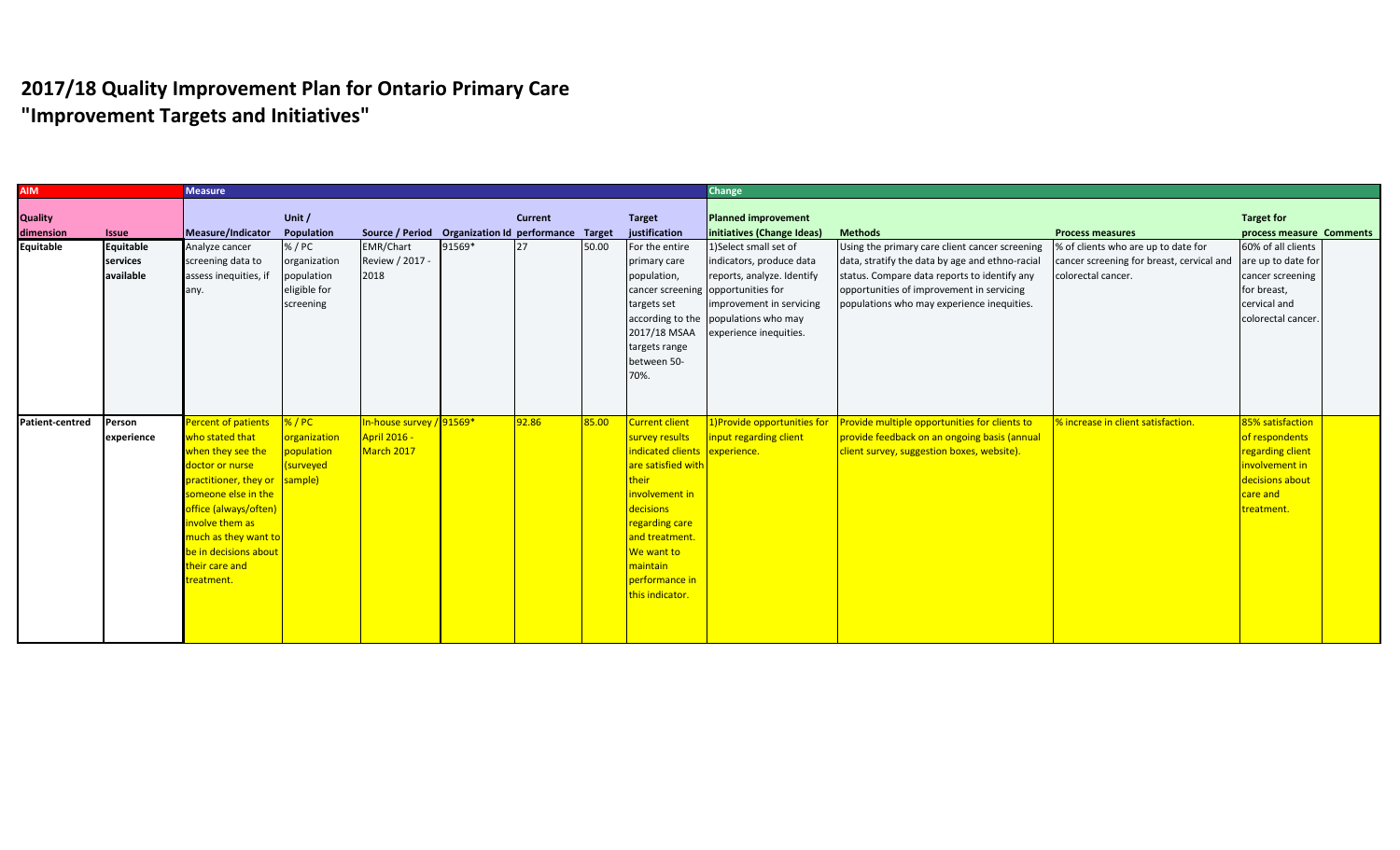| <b>AIM</b>                  |                             | <b>Measure</b>                                                                     |                      |                                                                 |        |                |           |                                                                                                                                                                                             | Change                                                                                                                            |                                                                                                                                                                                                     |                                                                                                                                                 |                                                                                                                                                              |  |  |
|-----------------------------|-----------------------------|------------------------------------------------------------------------------------|----------------------|-----------------------------------------------------------------|--------|----------------|-----------|---------------------------------------------------------------------------------------------------------------------------------------------------------------------------------------------|-----------------------------------------------------------------------------------------------------------------------------------|-----------------------------------------------------------------------------------------------------------------------------------------------------------------------------------------------------|-------------------------------------------------------------------------------------------------------------------------------------------------|--------------------------------------------------------------------------------------------------------------------------------------------------------------|--|--|
| <b>Quality</b><br>dimension | <b>Issue</b>                | Measure/Indicator                                                                  | Unit /<br>Population | Source / Period Organization Id performance Target              |        | <b>Current</b> |           | <b>Target</b><br>justification                                                                                                                                                              | Planned improvement<br>initiatives (Change Ideas)                                                                                 | <b>Methods</b>                                                                                                                                                                                      | <b>Process measures</b>                                                                                                                         | <b>Target for</b><br>process measure Comments                                                                                                                |  |  |
| Safe                        | <b>Medication</b><br>safety | Percentage of<br>patients with<br>medication<br>reconciliation in the<br>past year | % / All patients     | In house data<br>collection / Most<br>recent 12 month<br>period | 91569* |                | <b>CB</b> | be collecting<br>better<br>understand what<br>improvement<br>initiatives will<br>need to be<br>implemented to<br>ensure an<br>increase in<br>patients with<br>medication<br>reconciliation. | baseline data to importance of medication<br>reconciliation for clients.                                                          | This year we will 1)Provide training to health Professional education will be provided to<br>care providers regarding the health care providers regarding benefits of<br>medication reconciliation. | % of health care providers that attend a 90% of health<br>professional education session regarding care providers<br>medication reconciliation. | attend a<br>professional<br>education session<br>regarding<br>medication<br>reconciliation in a<br>12 month period.                                          |  |  |
|                             |                             |                                                                                    |                      |                                                                 |        |                |           |                                                                                                                                                                                             | 2) Health Care provider are<br>appropriately trained<br>documentation regarding<br>medication reconciliation in<br>client charts. | Provide training session regarding appropriate<br>methods to document medication<br>regarding appropriate EMR   reconciliation process in EMR.                                                      | % of health care providers that receive<br>training regarding appropriate methods<br>to document medication reconciliation<br>process in EMR.   | 90% of health<br>care providers<br>receive training<br>regarding<br>appropriate<br>methods to<br>document<br>medication<br>reconciliation<br>process in EMR. |  |  |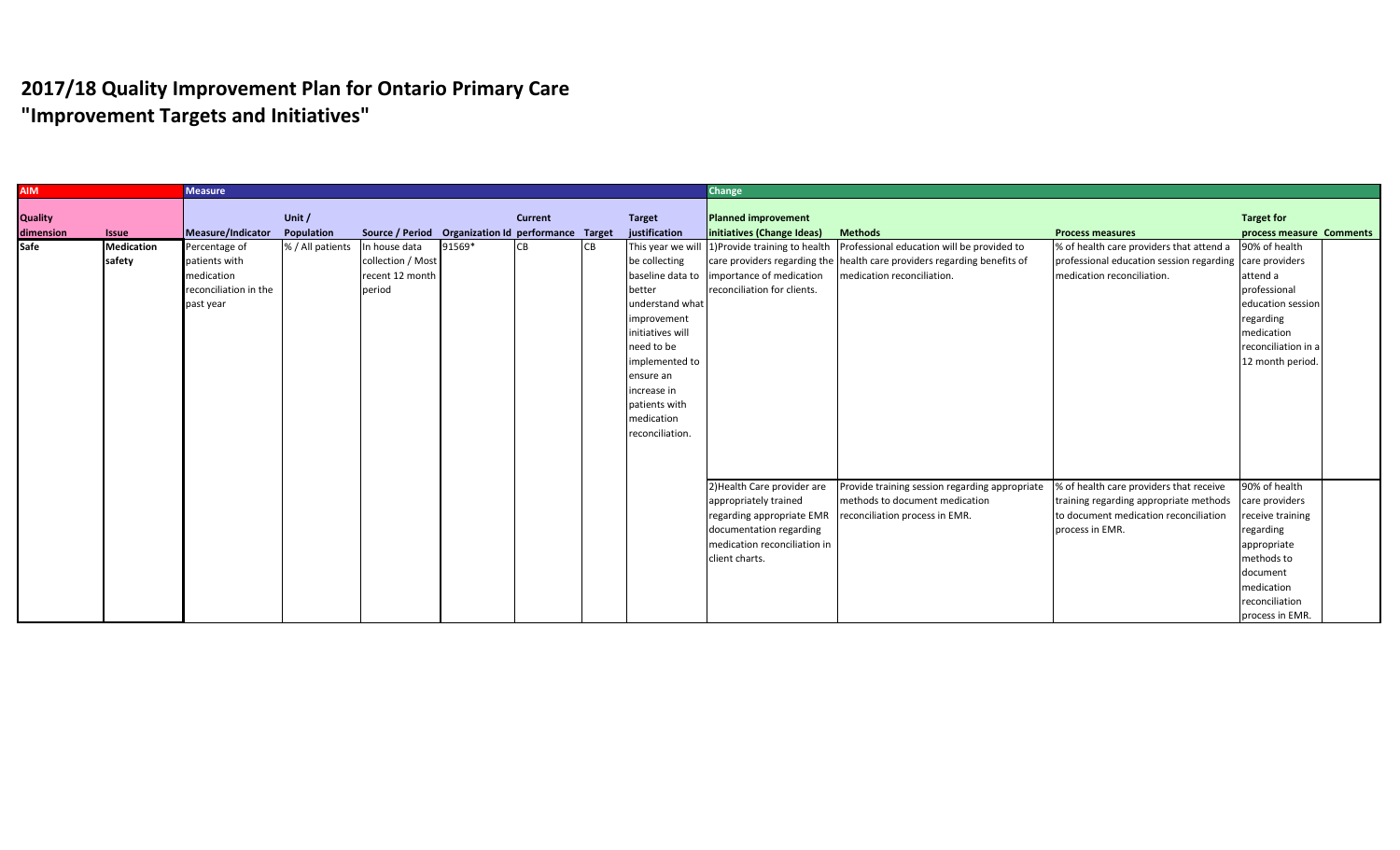| <b>AIM</b>     |                                | <b>Measure</b>        |                     |                                                    |        |                |        |                  | <b>Change</b>               |                                                                                                                   |                                     |                          |  |
|----------------|--------------------------------|-----------------------|---------------------|----------------------------------------------------|--------|----------------|--------|------------------|-----------------------------|-------------------------------------------------------------------------------------------------------------------|-------------------------------------|--------------------------|--|
|                |                                |                       |                     |                                                    |        |                |        |                  |                             |                                                                                                                   |                                     |                          |  |
| <b>Quality</b> |                                |                       | Unit $/$            |                                                    |        | <b>Current</b> |        | <b>Target</b>    | <b>Planned improvement</b>  |                                                                                                                   |                                     | <b>Target for</b>        |  |
| dimension      | <b>Issue</b>                   | Measure/Indicator     | Population          | Source / Period Organization Id performance Target |        |                |        | justification    | initiatives (Change Ideas)  | <b>Methods</b>                                                                                                    | <b>Process measures</b>             | process measure Comments |  |
| <b>Timely</b>  | Timely access to Percentage of |                       | %/PC                | In-house survey / 91569*                           |        | 49.11          | 60.00  | $\ln 2015$       | 1) Enhanced promotion of    | Increase messaging to primary care clients                                                                        | % of primary care clients that were | 75% of primary           |  |
|                | care/services                  | patients and clients  | organization        | <b>April 2016 -</b>                                |        |                |        | performance on   | advanced access initiatives | regarding access to see another member of                                                                         | offered an appointment with another | care clients are         |  |
|                |                                | able to see a doctor  | population          | March 2017                                         |        |                |        | this indicator   | to primary care clients.    | primary care team if they are unable to book an care provider on the team on the same                             |                                     | offered an               |  |
|                |                                | or nurse practitioner | (surveyed           |                                                    |        |                |        | was 52%, in 2016 |                             | appointment with their main care provider due day or next.                                                        |                                     | appointment              |  |
|                |                                | on the same day or    | sample)             |                                                    |        |                |        | it dropped to    |                             | to unavailability same day or next. Will track if                                                                 |                                     | with another             |  |
|                |                                | next day, when        |                     |                                                    |        |                |        | 49%. We believe  |                             | clients was offered an timely appointment with                                                                    |                                     | care provider on         |  |
|                |                                | needed.               |                     |                                                    |        |                |        | with concerted   |                             | another member of the primary care team on                                                                        |                                     | the team on the          |  |
|                |                                |                       |                     |                                                    |        |                |        | change efforts   |                             | the same day or next via an additional question                                                                   |                                     | same day or next         |  |
|                |                                |                       |                     |                                                    |        |                |        | we will be able  |                             | added to the client experience survey.                                                                            |                                     | by December 31,          |  |
|                |                                |                       |                     |                                                    |        |                |        | to increase our  |                             |                                                                                                                   |                                     | 2017.                    |  |
|                |                                |                       |                     |                                                    |        |                |        | performance to   |                             |                                                                                                                   |                                     |                          |  |
|                |                                |                       |                     |                                                    |        |                |        | 60%.             |                             |                                                                                                                   |                                     |                          |  |
|                |                                |                       |                     |                                                    |        |                |        |                  |                             |                                                                                                                   |                                     |                          |  |
|                |                                |                       |                     |                                                    |        |                |        |                  |                             |                                                                                                                   |                                     |                          |  |
|                |                                |                       |                     |                                                    |        |                |        |                  |                             |                                                                                                                   |                                     |                          |  |
|                |                                |                       |                     |                                                    |        |                |        |                  | 2) Using advanced access    | Continue to monitor weekly 3NA for all primary  % of primary care physicians and nurse                            |                                     | 75% of all               |  |
|                |                                |                       |                     |                                                    |        |                |        |                  | principles and EMR          | care physicians and nurse practitioners using                                                                     | practitioners who have 3NA below 10 | primary care             |  |
|                |                                |                       |                     |                                                    |        |                |        |                  |                             | scheduling data, continue to EMR scheduling data. Review weekly 3NA data days.                                    |                                     | physicians and           |  |
|                |                                |                       |                     |                                                    |        |                |        |                  |                             | monitor third next available at bi-weekly QI team meetings.                                                       |                                     | nurse                    |  |
|                |                                |                       |                     |                                                    |        |                |        |                  | (3NA) appointments for all  |                                                                                                                   |                                     | practitioners who        |  |
|                |                                |                       |                     |                                                    |        |                |        |                  | physicians and nurse        |                                                                                                                   |                                     | have 3NA below           |  |
|                |                                |                       |                     |                                                    |        |                |        |                  | practitioners.              |                                                                                                                   |                                     | 10 days.                 |  |
|                |                                | # of clients enrolled | Counts / PC         | <b>EMR/Chart</b>                                   | 91569* | 161            | 250.00 | At December      |                             | 1) Work with referral sources Continued communication with referral sources % of COPD referrals from all referral |                                     | 50% of COPD              |  |
|                |                                | in MyCOPD Program.    | organization        | Review / 2017 -                                    |        |                |        | 2016, the HNHB   | (hospitals, specialists,    | to ensure appropriate referrals to the MyCOPD sources to participate in the MyCOPD                                |                                     | referrals from all       |  |
|                |                                |                       | population,         | 2018                                               |        |                |        | LHIN target is   | primary care agencies,      | program. Continuing monitoring and                                                                                | program.                            | referral sources         |  |
|                |                                |                       | <b>COPD clients</b> |                                                    |        |                |        | 250 clients      | community agencies) to      | communication with referral sources to ensure                                                                     |                                     | participate in the       |  |
|                |                                |                       |                     |                                                    |        |                |        | enrolled in      |                             | provide access to individuals referral process continues. An ambassador from                                      |                                     | <b>MyCOPD</b>            |  |
|                |                                |                       |                     |                                                    |        |                |        |                  | with COPD to participate in | the COPD and TAB programs will continue to                                                                        |                                     |                          |  |
|                |                                |                       |                     |                                                    |        |                |        | program.         | the MyCOPD program.         | promote referrals to the program in the                                                                           |                                     | program.                 |  |
|                |                                |                       |                     |                                                    |        |                |        |                  |                             | community. NHCHC website will provide                                                                             |                                     |                          |  |
|                |                                |                       |                     |                                                    |        |                |        |                  |                             |                                                                                                                   |                                     |                          |  |
|                |                                |                       |                     |                                                    |        |                |        |                  |                             | information about the program with a fill-able                                                                    |                                     |                          |  |
|                |                                |                       |                     |                                                    |        |                |        |                  |                             | PDF referral form.                                                                                                |                                     |                          |  |
|                |                                |                       |                     |                                                    |        |                |        |                  |                             |                                                                                                                   |                                     |                          |  |
|                |                                |                       |                     |                                                    |        |                |        |                  |                             |                                                                                                                   |                                     |                          |  |